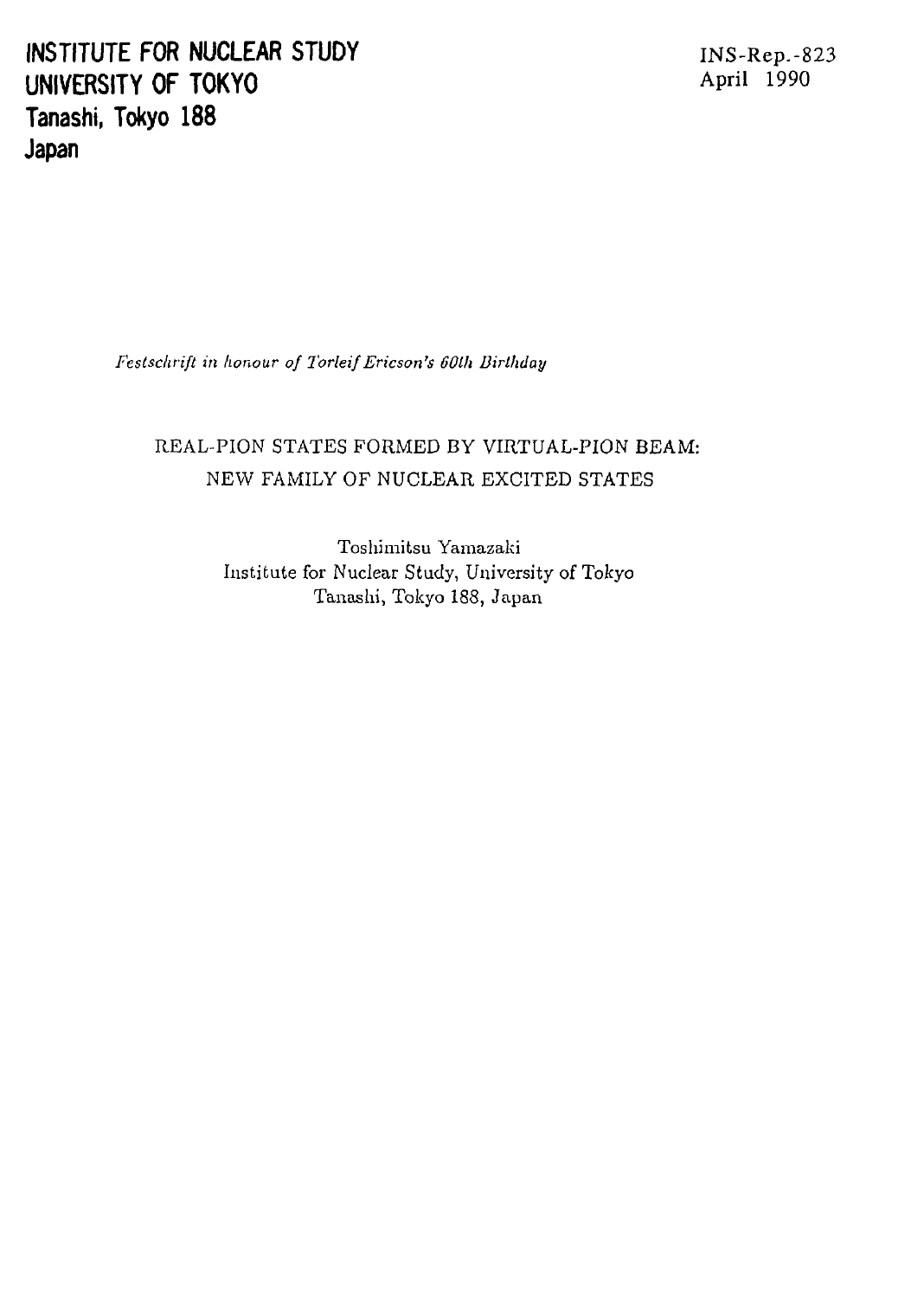INS-Rep.-823 April 1990

*Festschrift in honour of 7'orleif Ericson's 60th Uirlhduy*

## REAL-P1ON STATES FORMED BY VIRTUAL-PION BEAM: NEW FAMILY OF NUCLEAR EXCITED STATES

Toshimitsu Yamazaki Institute for Nuclear Study, University of Tokyo Tanashi, Tokyo 188, Japan

Deeply bound pionic states are discussed from various points of view; highly excited nuclear states as a cluster family of pionic bound states,  $\Sigma$  atom/ $\Sigma$  hypernuclei, halo-like density distributions, virtual pion beam to produce pionic states, *etc.*

## 3, INTRODUCTION: HYPERNUCLEI AND PIONIC NUCLEI

Pionic atoms have yielded fruitful information on the interaction of pions with nuclei since early days [1]. The levels and widths were fitted to the pion-nucleus optical potential of the Ericson-Ericson type [2] and by now the potential parameters are well established [3j. Exotic atoms which are composed of a strongly-interacting negative particle and a nucleus are characterized by level shifts and absorption widths near the "last orbitals", where the x-ray cascades stop continuing. Recent experimental studies have revealed that these levels and widths cannot be represented by a single optical potential [4,5]. This phenomenon, called "anomaly", has been given various theoretical considerations, but no definite explanation has been reached. This issue leads us to a natural question as to whether such a deviation between experiment and theory increases for the next inner orbitals or not. Unfortunately, no orbitala inside the last orbitals have ever been accessed experimentally in pionic x-ray spectroscopy for obvious reason.

A similar situation exists in the case of  $\Sigma$  atoms and  $\Sigma$  hypernuclei. The  $\Sigma$ hyperon is strongly absorbed by a nucleus through the  $\Sigma N \to \Lambda N$  conversion. This process is expected to contribute to an absorption width as broad as 20 MeV. In general, a  $\Sigma$  hypernucleus is regarded as an excited state of  $\Lambda$  hypernucleus with excitation energy of around *80* MeV. Whether £ bound states exist with narrower widths or not has been a very intriguing problem, but it remains still unsettled.

Recently, Hayano *et al.* [G] found a positive evidence for the bound state of  $^{4}_{E}$ He with  $S = 0$  and  $I = 1/2$  from a <sup>4</sup>He (stopped  $K^{-}$ ,  $\pi^{-}$ ) spectrum, as shown in Fig.l, though no bound state has been identified in other nuclei. This bound state had been predicted by Harada *et al.* [7], who used the two-body hyperon-nuclcon interactions which are compatible with the Nijmegen D potential. This state is interpreted as a kind of "halo state", namely, the  $\Sigma$  particle is loosely bound by a wine bottle-type potential, as shown in Fig.2. The central repulsive core is a result of the hard core in the hyperon-nucleon interaction. Because of the smaller overlapping of  $\Sigma^-$  with the nuclear core the absorption width is reduced to 4 MeV. This is the reason why the £He bound state exists with a narrow width.

For E~ hypernuclei Yamazaki *et at.* [8] considered Coulomb-assisted hybrid bound states. Namely, the long-range Coulomb attraction accomodates bound states which are "half nuclear" and "half atomic", as shown in Fig.3- Since the nuclear absorption represented by an imaginary potential  $iW(\vec{r})$  takes place only inside the nucleus, the width of such a "hybrid" level is reduced as given by

$$
\Gamma_{n\ell} = -\int \rho_{n\ell}(\vec{r}) W(\vec{r}) d\tau, \qquad (1)
$$

where  $\rho_{nl}(\vec{r})$  is the density distribution of a  $\Sigma^-$  state with quantum numbers  $(n, \ell)$ .

 $-2 -$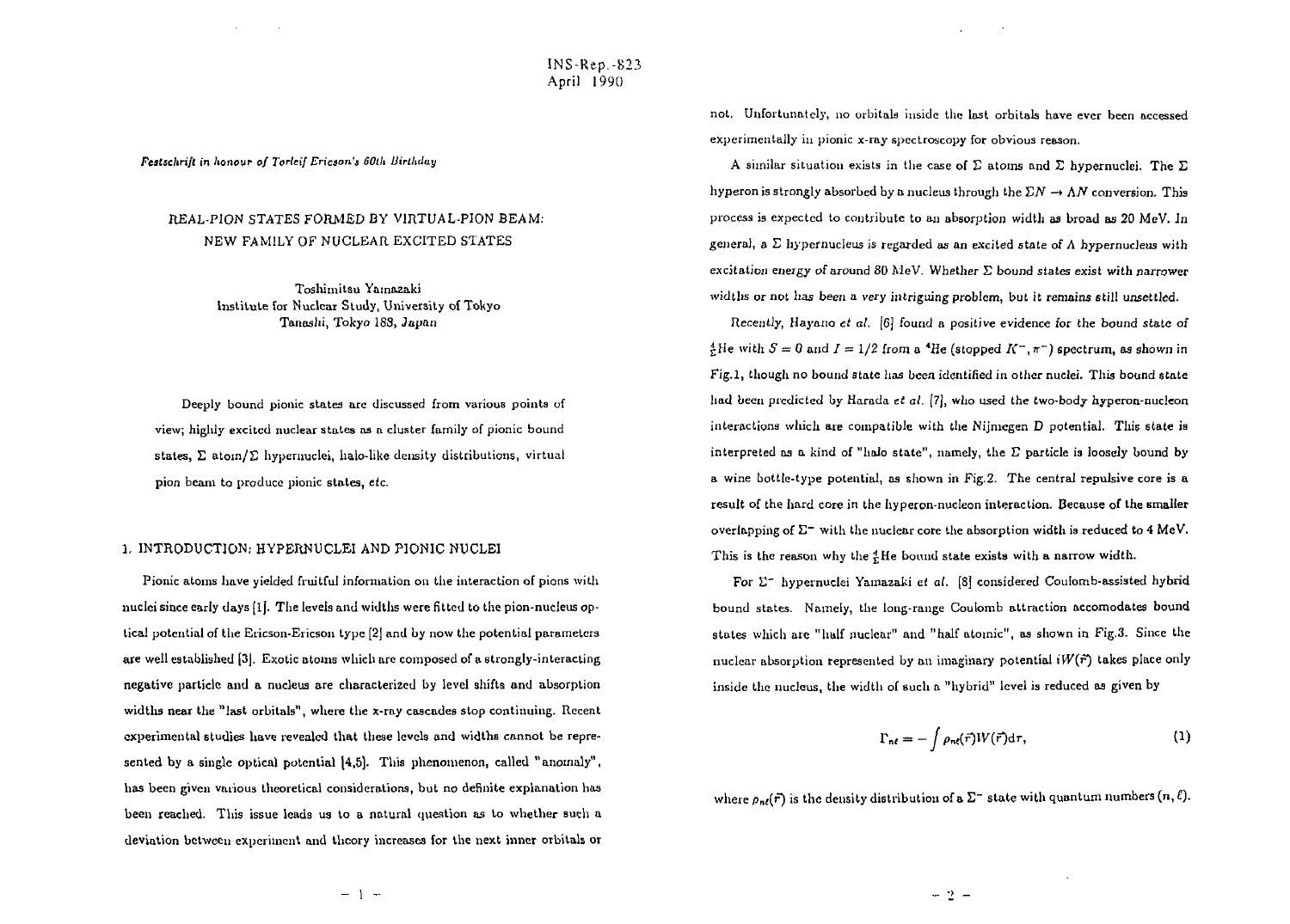The extreme "atomic" limit corresponds to  $\Sigma$  atoms, and the extreme "nuclear" limit is called  $\Sigma$  hypernucleus. They are the two limiting cases of the  $\Sigma^-$  bound system, but are continuously connected; there is no essential distinction between  $\Sigma^-$  atoms and  $\Sigma^-$  hypernuclei. It is interesting to note that Myint, Tadokoro and Akaishi [9] predicted the presence of a repulsive barrier for  $\Sigma^-$  near the nuclear surface which divides the inner region and the outer region. Inside, the bound state is too broad to be observed as a discrete state, while outside, the bound atatea are "Coulomb assisted" narrow states. Such states are subject to future experimental investigation [10].

In the field of hypernuclear spectroscopy tremendous efforts have been put into the identification of  $\Sigma$  hypernuclei. In great contrast, however, there has been no effort to identify "pionic nuclei", neither experimentally nor theoretically. People seem to stop thinking about the inner world of pionic bound states, as if they believe that the inner states are *non-existing.* It is clear that the termination of pionic atom cascades by pion absorption has nothing to do with the existence of inner bound states. The criteria for the existence of a bound state is that the level width be smaller than the typical level spacing, namely,

$$
\Gamma_{n\ell} \leq \Delta E. \tag{2}
$$

The width could be as much as a few MeV. On the other hand, the width of the last orbital is of the order of the x-ray transition probability, namely,

$$
(\Gamma_{\rm nt})_{\rm last} \sim \Gamma_{\rm rad},\tag{3}
$$

which is, typically 10 keV or *so,* orders of magnitude smaller than *Fn(.* In spite of the popularity *ol* pion-nuclear physics, its physics scope was smaller than the less popular hypernuclear physics.

Pionic states and  $\Sigma$  hypernuclear states are equally characterized as special kinds of nuclear excited states, where *a new* degree of freedom *oi* "real" pion or "rcai E" emerges. If they are *loosely* bound, their widths become small enough to be observed as discrete states. For a negatively-charged particle like  $\pi^-$  and  $\Sigma^$ the long-range Coulomb attraction helps accomodate rather sharp bound states up to the threshold. They constitute a new family of states formed by a "particle cluster" which is unstable inside the nucleus. See Fig. 4 for this generalized diagram of nuclear excited states.

According to the famous phrase of Ikeda [Ilj, a cluster is "externally weak and internally strong". As far as a cluster is loosely bound, it keeps its free identity, but as it is tightly coupled, the cluster is dissolved into a nuclear medium as a broad state, and loses its identity more and more; it becomes "externally strong and internally weak". The cluster is best revealed just below the threshold of the cluster emission (in the present case, below the  $\pi$ <sup>-</sup> emission threshold). Deeper states lose the cluster character more.

If pionic bound states are found, they will give a very important information about the behavior of real pions in nuclear medium [12]. They may be related to the question as to *what is pion* and *to what extent the pion preserves its free identity (mass, size) in nuclei* [13], So far, investigations have been done in the case of baryons [14] in connection with the EMC effect [15], but not for mesons. In view of such exciting possibilities we tried to attack the problem both theoretically and experimentally.

### 2. STRUCTURE OF PIONIC NUCLEI

Toki and Yainazaki [16] and then Toki et al. [17] started systematic theoretical studies of the structure and formation of deeply bound states of *n~* in heavy nuclei.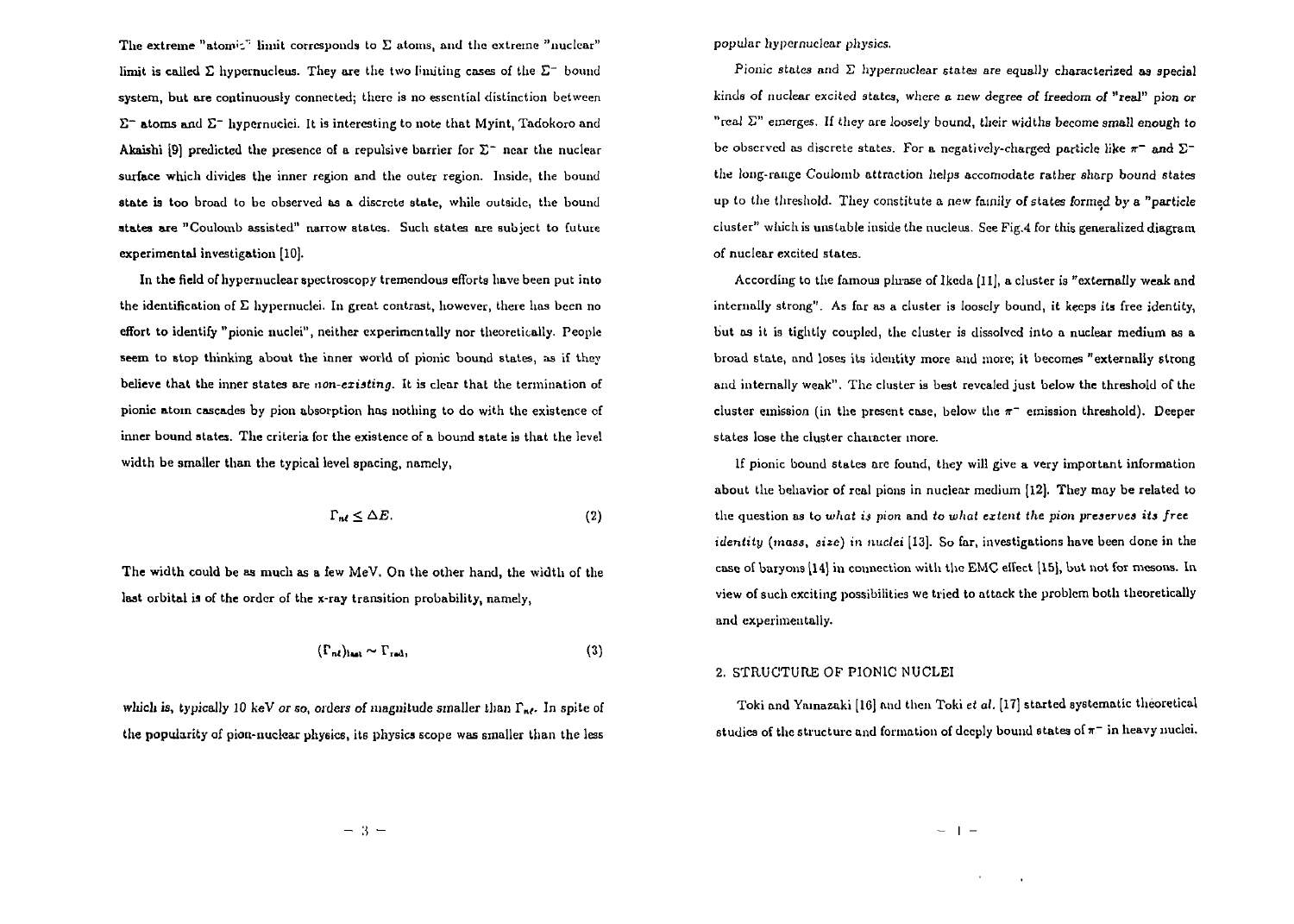Surprisingly, they found that the deeply bound  $\pi^-$  states have narrow widths, if the known pion-nucleus optical potential is used. They also considered how such deeply bound  $\pi^-$  states can be produced.

The level structures of  $\pi$ <sup>-</sup> in <sup>90</sup>Zr and <sup>208</sup>Pb are shown in Fig.5. The widths are all narow. How can this fact be reconciled with the large absorption potential *of*  $\pi$ <sup>-</sup>? The answer is simple; the pion-nucleus potential causes a repulsive core which is surrounded by an attractive Coulomb potential, as shown in Fig. 6. The calculated densities of the first three states (1s, 2s and 2p) are shown in the figure. They are pushed outward due to the central repulsion. Thus, the deeply bound  $\pi$ <sup>-</sup> states form "pion halo". The halo-like  $\pi$ <sup>-</sup> states are expected to have narrow widths.

This is even more so, if the nuclear surface has a neutron skin or halo, since the neutron part without proton density does not contribute to  $\pi$ <sup>-</sup> absorption. This mechanism for narrow *TT'* states was once considered by Friedman and Solf [18] for the  $\pi$ <sup>-</sup> ground state in heavy and superheavy nuclei. They pointed out that the quasi-stable  $\pi^-$  ground state could be collapsed when the nuclear charge increases beyond a critical value ( $Z \geq 100$ ), because the strong Coulomb attraction accomodates an "inner" ground state with a too large absorption width.

The  $\pi$ <sup>-</sup> bound states belong to a new family of nuclear excited states. For instance, the  $\pi$ <sup>-</sup> <sup>208</sup>Pb bound states are excited states of <sup>208</sup>T $\ell$  with "pionic" quantum numbers (unnatural-parity states:  $0^-, 1^+, 2^-, \cdots$ ), as shown in Fig.7. How can we produce and identify those states? We will discuss this problem below.

#### 3. FORMATION OF PIONIC STATES

 $\ddot{\phantom{a}}$  $\mathbf{v}$ 

> Since deeply bound *n~* states belong to a special family of nuclear excied states, as shown in Fig.7, they can be populated by various ways, as Toki and Yamazaki discussed [1GJ. The *n~* bound states of orbitals of s, p, d, f, *etc.* are characterized

by "unnatural" spins and parities, *i.e.*, 0<sup>-</sup>, 1<sup>+</sup>, 2<sup>-</sup>, 3<sup>+</sup>, etc. The transitions from <sup>208</sup>Pb to  $\pi$ <sup>-</sup> <sup>208</sup>Pb are of the Gamow-Teller type, namely,  $\Delta S = 1$  and  $\Delta T = 1$ . Thus, the new family of pionic bound states is a new kind of Gamow-Teller resonances. In the following we will review various ways for the formation of pionic bound states.

#### A) Charge-exchange pion-transfer reactions

Toki and Yamazaki [1G] proposed to populate them by the (n,p) reaction, because it is the most natural way to produce a  $\pi^-$  through the Yukawa vertex n  $\rightarrow$  p +  $\pi^-$ . This vertex does not take place in free spece, but can produce a  $\pi^$ to be embedded in a target nucleus, as shown in Fig. 8a. This process may bs called "pion-transfer" reaction, where the virtual pion in the incoming neutron is transferred to a "real pion" bound state.

Toki *et al,* [16,17] calculated the (n,p) cross sections based on the plane-wave impulse approximation (PWIA). The cross section is presented by

$$
\left[\frac{\mathrm{d}\sigma}{\mathrm{d}\Omega}\right]_{\text{(m,p)}} = \frac{M^2}{(2\pi)^2} \frac{p_I}{p_i} \left(\frac{f}{m_\pi}\right)^2 \frac{q_L^2}{m_\pi} \sum_m |\Psi_{\text{n\ell m}}(q)|^2 \tag{4}
$$

where  $p_i$  and  $p_j$  are the momenta of the incoming neutron and the outgoing proton, respectively, the momentum transfer  $\vec{q} = \vec{p}_i - \vec{p}_f$  is given by

$$
q = \omega \frac{E_i}{p_i} \frac{1}{\cos \theta_{\text{rec}}}
$$
  
\n
$$
\tan \theta = \frac{q \sin \theta_{\text{rec}}}{p_i - q \cos \theta_{\text{rec}}},
$$
  
\n
$$
\tan \theta_{\text{rec}} = \frac{p_f \sin \theta}{\pi - p_f \cos \theta}
$$
 (5)

and the Lorentz-invariant momentum transfer *qu* is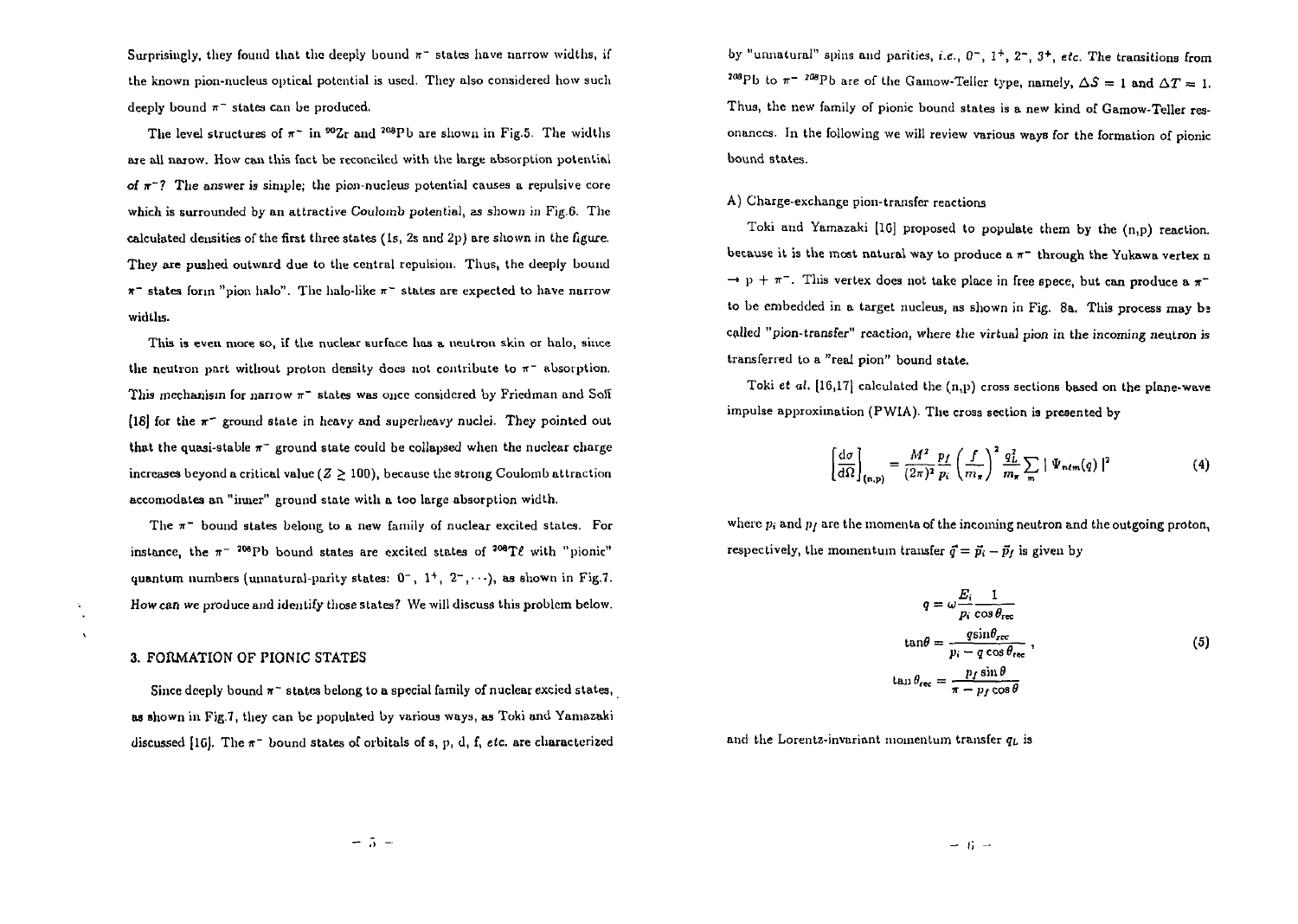$$
q_{\mathsf{L}}^2 = (p_i - p_f)^2 - (E_i - E_f)^2
$$
  
=  $q^2 - \omega^2$  (6)

The typical momentum transfer at 0 degree with  $T_n = 400$  MeV is  $q = 200$  MeV/c and the  $q_L$  is 140 MeV/c. The cross section is proportional to the square of the Fourier transform of the pion wavefunction. For deeply bound  $\pi^-$  states the Fourier components at  $q = 200$  MeV/c are quite sizable. The calculated spectrum for <sup>208</sup>Pb (n,p)  $\pi$  <sup>-208</sup>Pb is shown in Fig.9, where the calculated cross sections are reduced by a factor of 10 in view of the possible distortion effect. The background cross section is taken to be 0.8 mb/sr/MeV.

The distortion effect was calculated by Toki [19|, who gave reduction factors of  $1 \sim 10\%$  for the cross section, depending on the state formed. Nieves and Oset [20] considered other diagrams (NN  $\rightarrow$ NN $\pi$ ) as well.

## B) Proton-pick up pion-transfer reaction

Toki and Yamazaki [16] discussed to use  $(n,d)$ ,  $(p, ^{2}He)$  or  $(d, ^{3}He)$ , where one neutron in configuration  $j_n$  is picked up as a proton added to the projectile, leaving  $a \pi^-$  in the target to form a  $\pi^-$  state  $n\ell$  on a neutron-hole state  $\phi_{j_n}$ . The elementary process is

$$
Nn \to Np\pi^-, \tag{7}
$$

where N is the projectile nucleon (see diagrams in Fig.6). Using the known elementary cross section they evaluated the formation cross section as follows,

$$
\frac{d\sigma}{d\Omega} = \left(\frac{d\sigma}{d\Omega}\right)_{(n+n-d+r)}^{i\text{ab}} \left\{ \int \Phi_{n\ell}^*(\vec{r}) \exp\left[-i(\vec{k}_d - \vec{k}_n)\vec{r}\right] \phi_{j_n}(\vec{r}) d^3r \right\}^2. \tag{8}
$$

This reaction has a relatively low momentum transfer,  $q = k_n - k_d$ , typically, 70, 130, 170 and 210 MeV/c for *Tn =* 400, 500,600 and 700 MeV, respectively, and the reaction amplitude depends on the overlapping between the pionic wavefunction and the neutron-hole state. The residual state has configuration  $(j_n^{-1}\ell_x)_{\text{SL}}$ . As in hypernuclear spectroscopy, a fully occupied large- $j<sub>n</sub>$  orbital contributes dominantly to the formation of  $(j_n^{-1}\ell_\pi)$  states. In the case of <sup>208</sup>Pb the  $i_{13/2}$  orbital is important. A suitable momentum transfer helps the necessary angular momentum transfer in the reaction.

A realistic calculation of Toki et *al.* [19] gives the following cross sections;

$$
\left(\frac{d\sigma}{d\Omega}\right)_{(n,\mathbf{d}\pi^{-})} = \left(\frac{d\sigma}{d\Omega}\right)_{(nn \to \mathbf{d}\pi^{-})} N_{\mathbf{eff}_1}
$$
\n(9)

where

$$
N_{\rm eff} = \frac{1}{2} \sum_{\ell m} \mid S \sqrt{\frac{2J+1}{2\ell_{\pi}+1}} (-)^{\ell n} \frac{(2\ell_{\pi}+1)(2\ell_{n}+1)}{4\pi(2L+1)} (\ell_{\pi} 0 \ell_{n} 0 \mid L 0)
$$
  
 
$$
\times (-)^{\ell n} 4\pi \int j_{L}(qr) D(r) R_{\pi}(r) R_{n}(r) r^{2} dr \mid^{2},
$$
 (10)

where S is a statistial factor and  $D(r)$  is a distortion coefficient.

For  $\ell_r = 0$  (1s state) and  $j_n = i_{13/2}$ ,

$$
N_{\text{eff}} = \begin{cases} 1.5 \times 10^{-2} & \text{(plane wave)}\\ 2.8 \times 10^{-3} & \text{(distorted wave)} \end{cases}
$$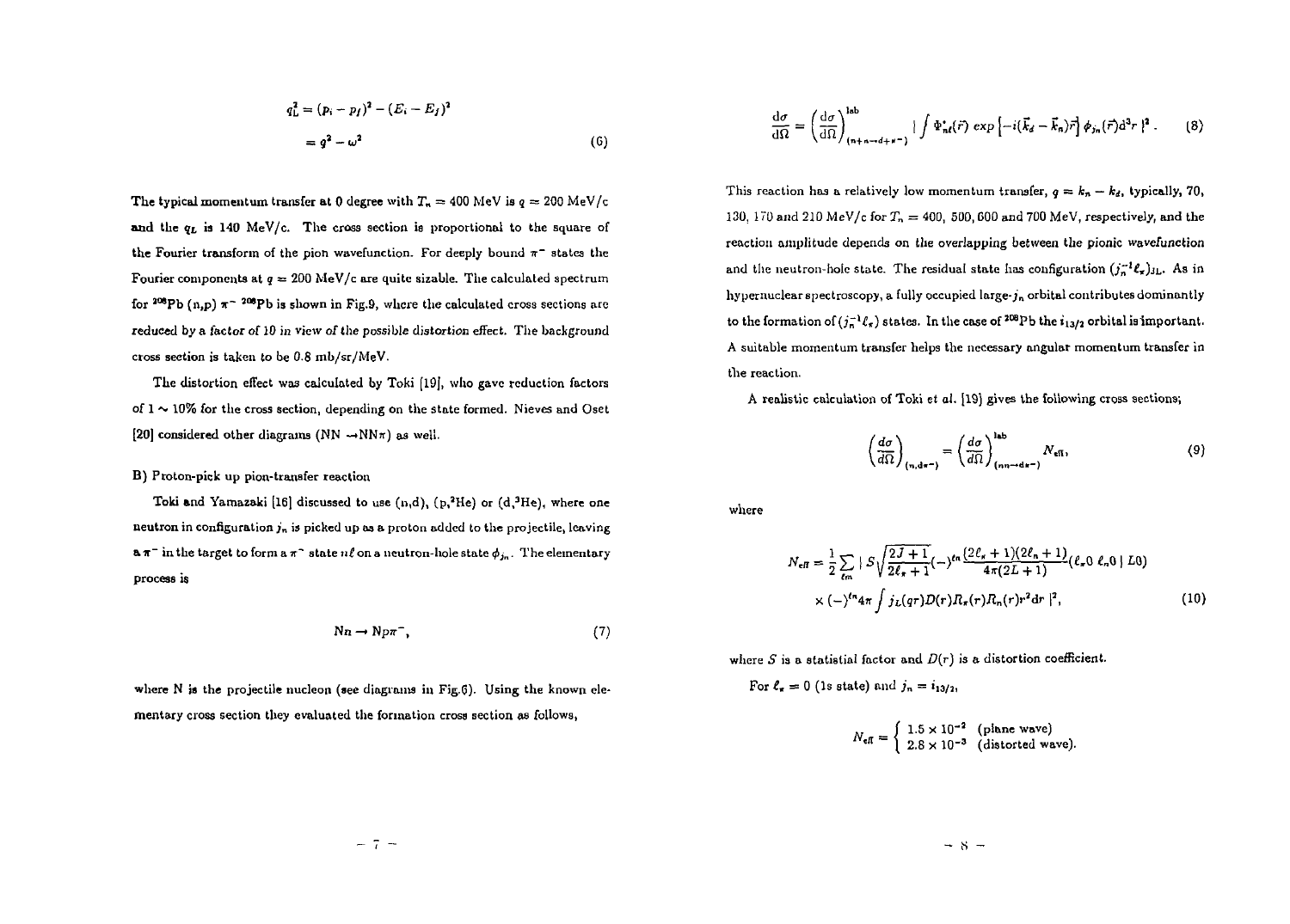$$
\left(\frac{d\sigma}{d\Omega}\right)_{\{n,\text{d}x^*\}} = \begin{cases} 30 \text{ }\mu\text{b/sr} \quad \text{(plane wave)}\\ 56 \text{ }\mu\text{b/sr} \quad \text{(distorted wave)} \end{cases}
$$

The distorted wave cross section for the 2p-state formation is  $6.0$  and  $3.6 \mu/sr$ for  $J = 15/2$  and 11/2, respectively, but very small for  $J = 13/2$ .

This reaction is different from the pion-transfer reaction in the sense that the target nucleus is changed into a neutron-hole state. The neutron hole distributes over many states, and the formation of the ground state is only a part. The situation is similar to the hypernuclear formation in strange-exchange reactions. However, in the case of <sup>208</sup>Pb target, the  $_{13/2}$  hole dominates the reaction amplitude. The momentum transfer of the (d. <sup>3</sup>He) reaction,  $q \sim 200$  MeV/c for  $T_d \sim 1$ GeV, matches the angular momentum transfer of *Gh.*

It is interesting to examine the fine structure of  $(j_n^{-1}\ell_n)_j$  multiplets, as it will yield useful information on the spatial distribution of the  $j_n$  neutron hole and the  $\pi$ <sup>-</sup>- neutron residual interaction.

The second method of this category is to use (e,e'p) or  $(\gamma, p)$  reactions, as discussed by Tzara [21], Dimitriev [22] and Koch [23]. The  $Nn \rightarrow Np\pi^-$  vertex above is replaced by the  $\gamma_n \rightarrow p\pi^-$  vertex (see diagrams in Fig.8b).

How can we excite pionic bound states by  $(p, p')$ ? The reaction diagram is similar to the (p, 2p) reaction, but one of the outgoing proton should stay to form a particle-hole state  $(j^{-1}_n)_e$ , and so the cross section is small and the final state is more complicated. For instance, the <sup>208</sup>Pb( $p, p'$ ) reaction produces  $\pi^{-208}$ Bi. The low-lying states of <sup>308</sup>Bi are too complicated for the spectroscopy *of* deeply bound  $\pi^-$  states.

#### C) Resonance Formation

The resonance formation of pionic states is possible with various projectiles, as shown in Fig.8c. A method to use the proton-capture reaction was proposed by Emery [24]. The cross section for the formation of a resonant pionic state ne with a total width  $\Gamma_{n\ell}$  by a proton-caption reaction is given by

$$
\sigma_{n\ell}(E) = \frac{\lambda_p^2}{\pi} \frac{2J_f + 1}{2(2J_i + 1)} \frac{\Gamma_{n\ell}^p}{\Gamma_{n\ell}} \frac{\Gamma_{n\ell}^2}{(E - E_{n\ell})^2 + \Gamma_{n\ell}^2}
$$
(11)

The cross section depends on the partial width  $\Gamma_{n\ell}^p$ . The main decay channel of  $\pi^$ bound states,  $\pi$ <sup>-</sup>pn  $\rightarrow$  nn, does not contribute to  $\Gamma_{nl}^p$ . The  $\Gamma_{nl}^p$ , partial width for the ground state of the target nucleus, is only  $\epsilon$  very small portion of the less likely channel  $\pi$ <sup>-</sup>pp  $\rightarrow$  pn. Furthermore, the final state has a complicated configuration  $j_{n}^{-1}j_{p}j_{p}'\ell_{x}$ .

The neutron-capture reaction is more favourable than the proton-capture reaction, because the  $\pi$ <sup>-</sup>pn  $\rightarrow$  nn channel is dominating and furthermore it forms pionic states of simpler contiguration, namely, on a proton-par tide contiguration  $(j_p\ell_n)$ . For this purpose a high-resolution beam of about 140 MeV is needed.

The momentum transfer in the resonance formation of pionic states with nucleon capture is about 500 MeV/c. This momentum transfer is too large even when a large anglar momentum in the formation of proton-particle state  $(j_p \ell_*)$  is taken into account.

The resonance formation of pionic states with a monochromatic photon beam is possible, where the final state has a configuration  $(j_n^{-1}j_p\ell_n)$ . The momentum transfer is  $140 \text{ MeV/c}$ , which is matched to the angular momentum transfer.

D) Other methods

Very recently Nieves and Oset [25] proposed to use the  $(\gamma, \pi^+)$  reaction to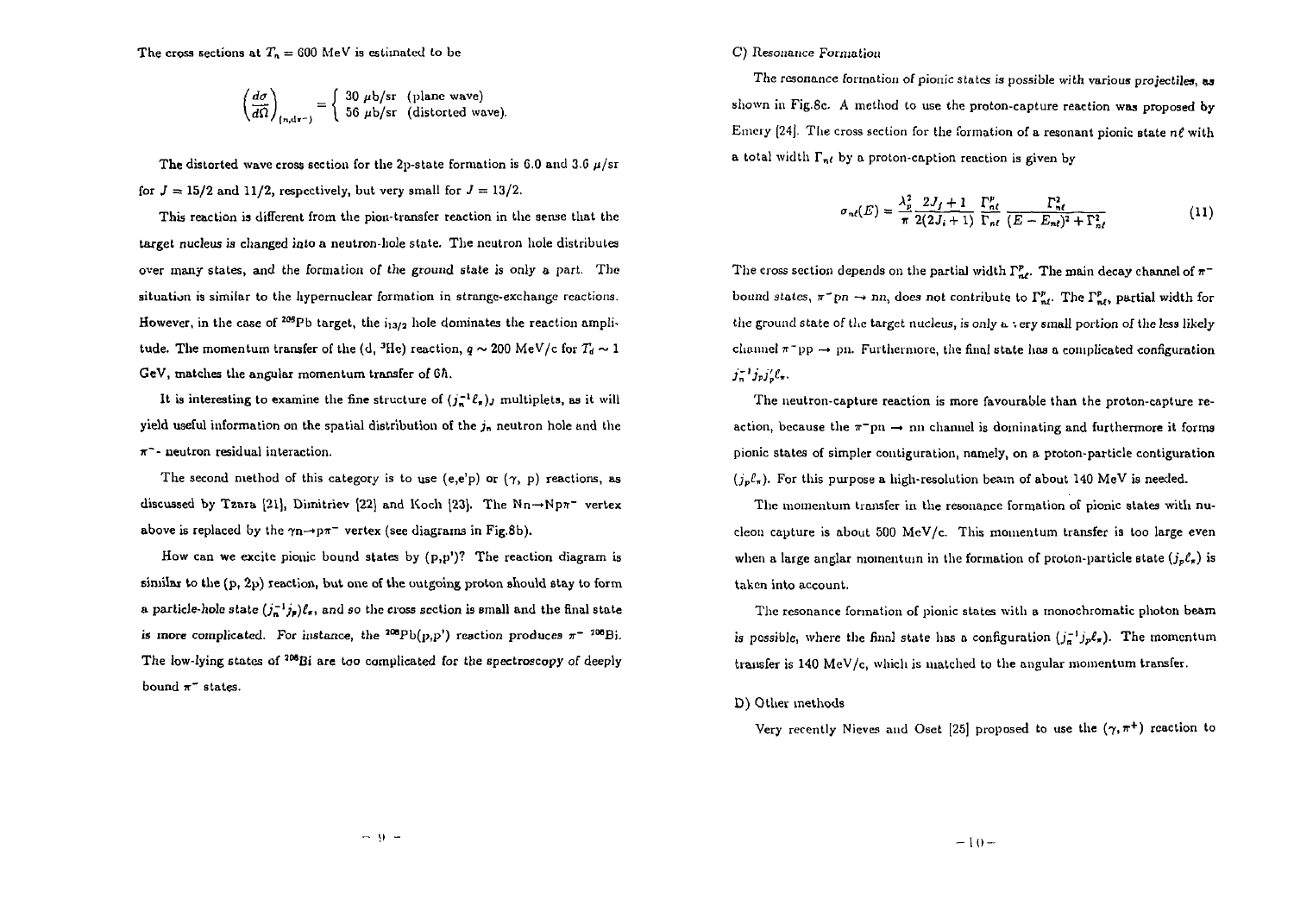populate pionic bound states. This reaction does not change the nuclear state, thus giving "coherent production" as well as the  $(n,p)$  reaction. The peak cross section at  $E_r = 455$  MeV is 0.025 and 0.050  $\mu$ b/sr/MeV for the 1s and 2p states, respectively.

Gridnev [26] proposed the  $(\pi^{-}, p)$  reaction. This is a kind of knock-on reaction similar to  $(\bar{p}, p)$  proposed by Gibbs and Kaufman [27] for the formation of anti-protonic bound states. The cross sections are sizable.

#### 4. EXPERIMENTS ON CHARGE-EXCHANGE REACTIONS

An experiment to search for discrete peaks in the  $^{208}\mathrm{Pb}(\mathrm{n,p})$   $^{208}\mathrm{T}\ell$  reaction was carried out by using the monoenergetic neutrons of 420 MeV from the TIUUMF CHARGEX facility [28]. Monoenergetic neutrons obtained from the  ${}^{7}Li(p,n)$   ${}^{7}Be$ reaction induced by  $420$  MeV protons were introduced to a  $^{208}$ Pb target assembly and the (n,p) proton spectrum was measured with the Medium Resolution Spectrometer [29]. The overall energy resolution was obtained to be 1.15 MeV. The result is shown in Fig. 10. This spectrum shows a smooth continuous behavior with a cross section of 0.8 mb/sr/MeV. The PWIA estimate is shown in the inset. Clearly, the experimental data is in disagreement with this estimate. An upper limit of 0.35 mb/sr for a peak was obtained. This limit indicates that the peak cross section is certainly less than the PWIA estimate, but allows the reduction factor to be *less* than 0.3.

The TRIUMF experiment suffered from insufficient statistics and large background, because a secondary neutron beam is used. An alternative way is to use the  $(d<sup>2</sup>He)$  reaction. At SATURNE of Saclay this reaction at intermediate energy was measured with the SPES4 spectrometer system to study both Gamow-Teller resonances and  $\Delta$  excitation [30]. The region of present interest lies in a valley between the low energy GT/quasi-free region and the  $\Delta$  resonance region. A search

experiment was planned and carried out  $[31,32]$ . The  $(d,^2He)$  experiment will not only yield a much better statistics than the (n,p) experiment but also make use of the polarization enhancement. As far as the pion transfer is described by the longitudinal operator  $\vec{\sigma} \cdot \vec{q}$ , the transversely polarized deutron beam enhances the cross section by a factor of 3 [32]. The SATURNE experiment is capable for detecting the formation of deeply bound *n~* states, if the cross section is larger than 0.1 mb/sr. The overall energy resolution is expected to be 0.6 MeV FWHM.

## 5. HEAVY-ION REACTIONS WITH INVERSE KINEMATICS

Since the natural widths of pion-bound states are of the order of  $10-100$  keV. it would be ideal, if one could attain a high resolution, say, 10 keV, but it is difficult to achieve such an energy resolution with the conventional charge-exchange reactions.

Recently, Yamazaki *et al.* [33] proposed a new type of experiment using the inverse kinematics with an intermediate-energy heavy-ion beam, where a cooled  $308Pb$  beam of kinetic energy of  $400$  MeV/u hits a light target such as d and t, and recoil particles such as <sup>3</sup>He and <sup>3</sup>He are detected. The momentum of recoil particle is calculated as a function of the excitation energy  $\omega$  (or the  $Q$  value), as shown in Fig.11. It was shown that the recoil momentum is nearly equal to the Lorentz-invariant momentum transfer  $q_L$ , eq.(6). The accuracy of excitation energy depends on the accuracy in the determination of recoil angle. Both the momentum and its direction of recoil particle have to be precisely determined.

Some experimental configurations are proposed, as shown in Fig.12. It is possible to attain the energy resolution as good as 50 keV. The expected recoil spectra corresponding to the  $(n,p)$  spectrum of Fig.9 are shown in Fig.13. Such an experiment seems to be feasible with the new heavy-ion synchrotron/cooler ring SIS/ESR of GSI.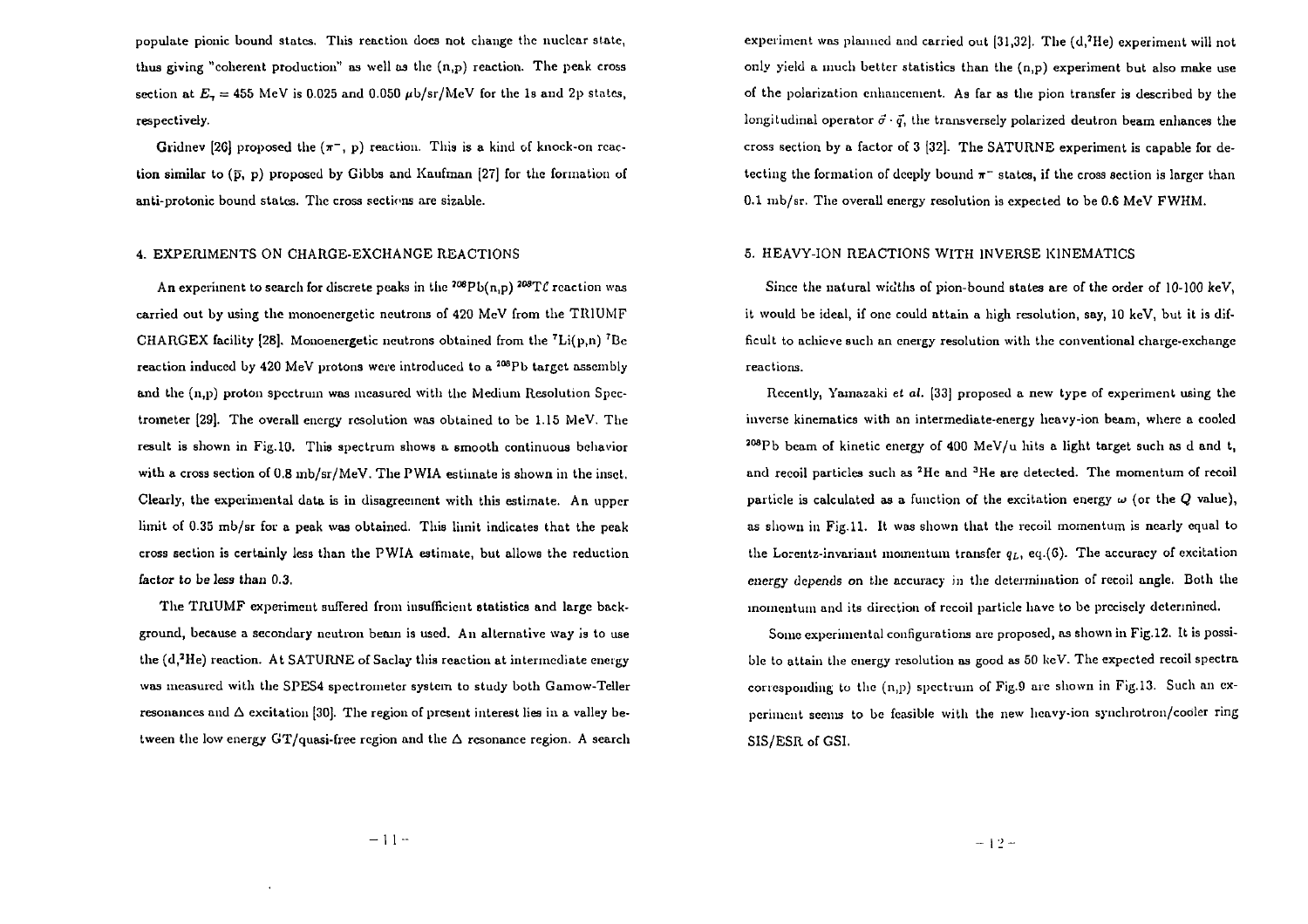#### Acknowledgement

The present paper is dedicated to the 60th birthday of Professor Torleif Ericson. The author would like to thank Professor Ericson for the stimulating discussions and encouragement. He is very much indebted to many colleagues, in particular, Professor H. Toki and *R.S.* Hayano. The work is partially supported by the International Scientific Research Program of Japanese Ministry of Education, Science and Culture.

## REFERENCES

- [1] M. Krell and T.E.O. Ericson, Nucl. Phys. B11 (1969) 521.
- [2] M. Ericson and T.E.O. Ericson, Ann. Phys. 3G (1966) 323.
- [3J R. Seki and K. Masutani, Phys. Rev. C27 (1983) 2799.
- [4] R. Rockmore, Phys. Letters B205 (1988) 179.
- (5] R. Seki, Prog. Theor. Phys. 74 (1985) 511.
- [6] R.S. Hayano, T. Ishikawa, M. Iwasaki, H. Outa, E. Takada, H. Tamura, A. Sakaguchi, M. Aoki and T. Yamazaki Phys. Letters B231 (1989) 355.
- [7] T. Harada, S. Shinmura, Y. Akaishi and H. Tanaka, Nucl. Phys. A507 (1990) 715.
- [8] T. Yamazaki, R.S. Hayano, 0. Morimatsu and K. Yazaki, Phys. Letters B207 (1988) 393.
- (9] Khin Swe Myint, S. Tadokoro and Y. Akaishi, Prog. Theor. Phys. 82 (1989) 112.
- [10] T. Yamazaki, M. Aoki, Y. Fujita, R.S. Hayano, H. Tamura, T. Ishikawa, E. Takada, M, Iwasaki, H. Outa, J. Imazato and A. Sakaguchi, Nuovo Cimento 102A (1989) 695.
- [11] See, for instance, K. Ikeda, Proc. 5th International Conf. on Clustering Aspects in Nuclear and Subnuclear Systems (ed. K. Ikeda, K. Katori and Y. Suzuki, Phys. Soc. Japan, 1988) p.277.
- [12] T. Yamazaki, in "Perspectives of Particle Physics" (ed. S. Matsuda, T. Muta and *R.* Sasaki, World Scientific, Singapore, 1989) p.44.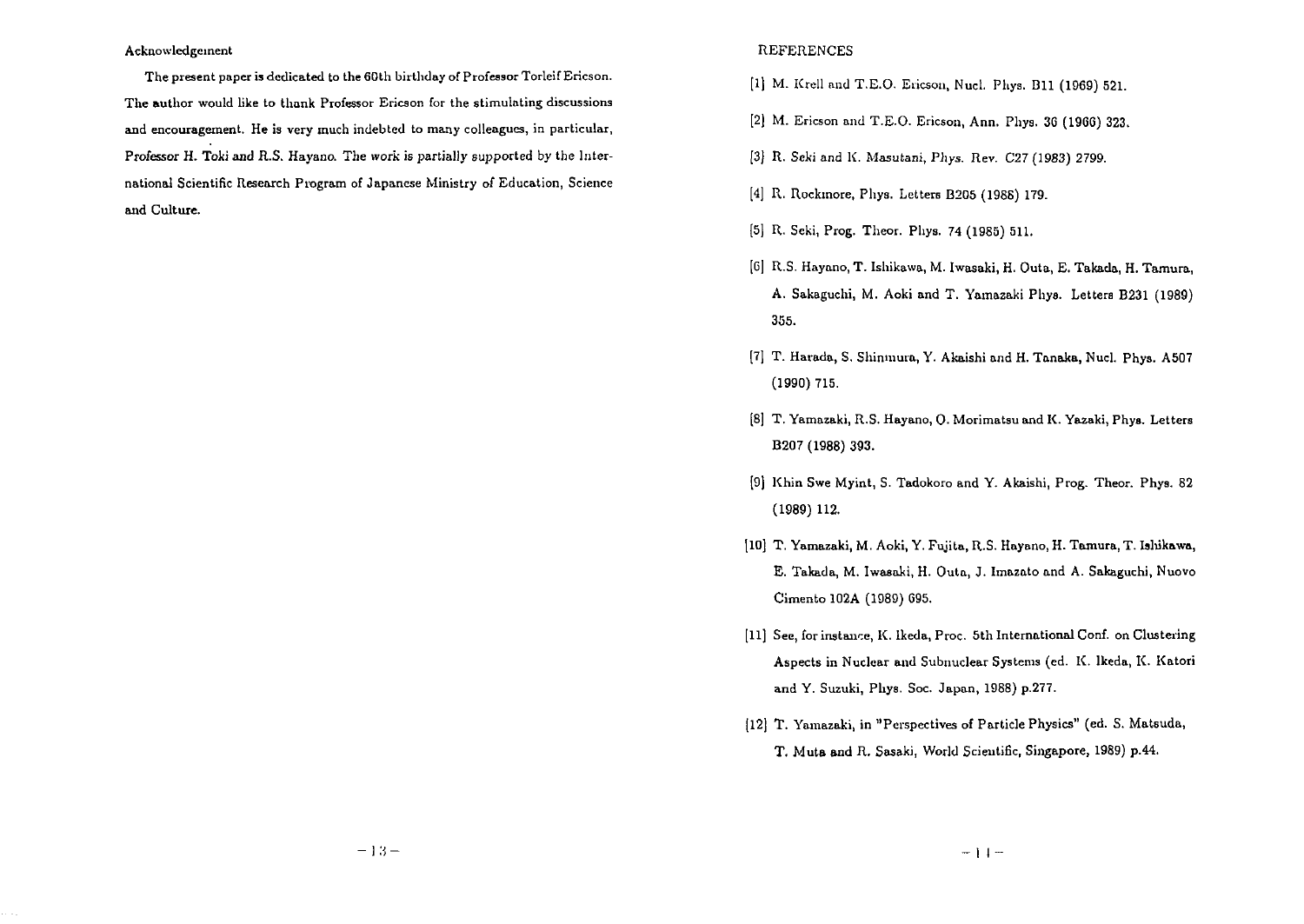- [13] Y. Nambu and G. Jona-Lasinio, Phys. Rev. 122 (1961) 345; 124 (1961) 246.
- [14] T. Yamazaki, Phys. Letters B169 (1985) 227.
- [15] J.J. Aubert et al., Phys. Letters B123 (1983) 275; A. Bodek et al., Phys. Rev. Letters 50 (19S3) 1431; 51 (19S3) 534.
- [16] H. Toki and T. Yamazaki, Phys. Letters B213 (1988) 129.
- [17] H. Toki, S. Hirenzaki, T. Yamazaki and R.S. Hayano, Nucl. Phys. A501 (1989) 653.
- [18] E. Friedman and G. Soff, J. Phys. Gil (1985) L37.
- [19) H. Toki, private communication (1990).
- [20] J. Nieves and E. Oset, preprint (1990).
- [21] C. Tzara, Nucl. Phys. D18 (1970) 246.
- [22] U.F. Dimitriev, Sov. J. Nucl. Phys. 17 (1973) 417.
- [23] J.H. Koch, Phys. Letters B59 (1975) 45.
- [24] G.T. Emery, Phys. Letters BOO (1976) 351.
- [25] J. Nieves and E. Osel, preprint (1990).
- (26] A.B. Gridnev, private communication (1990).
- (27) W.R. Gibbs and W.B. Kaufman, Phys. Letters B145 (1984) 1.
- [28] M. Iwosaki *et al.,* to be published.
- [29] K.P. Jackson *et al.,* Phys. Letters B200 (1988) 597.
- [30] C. Ellegaard et al., Phys. Rev. Letters 59 (1987) 974.
- [31] T. Yamazaki and P. Radvanyi (spokesman), SATURNE proposal No.214 (December, 1988).
- [32] T. Yamazaki, Proc. 5th French-Japanese; Symposium on Nuclear Physics, Dogashima, 1989 (ed. K. Shimizu and 0. Hashimoto) p.309.
- [33) T. Yamazaki, R.S. Hayano, H. Toki and P. Kienle, Nucl. Instr. Meth., in press.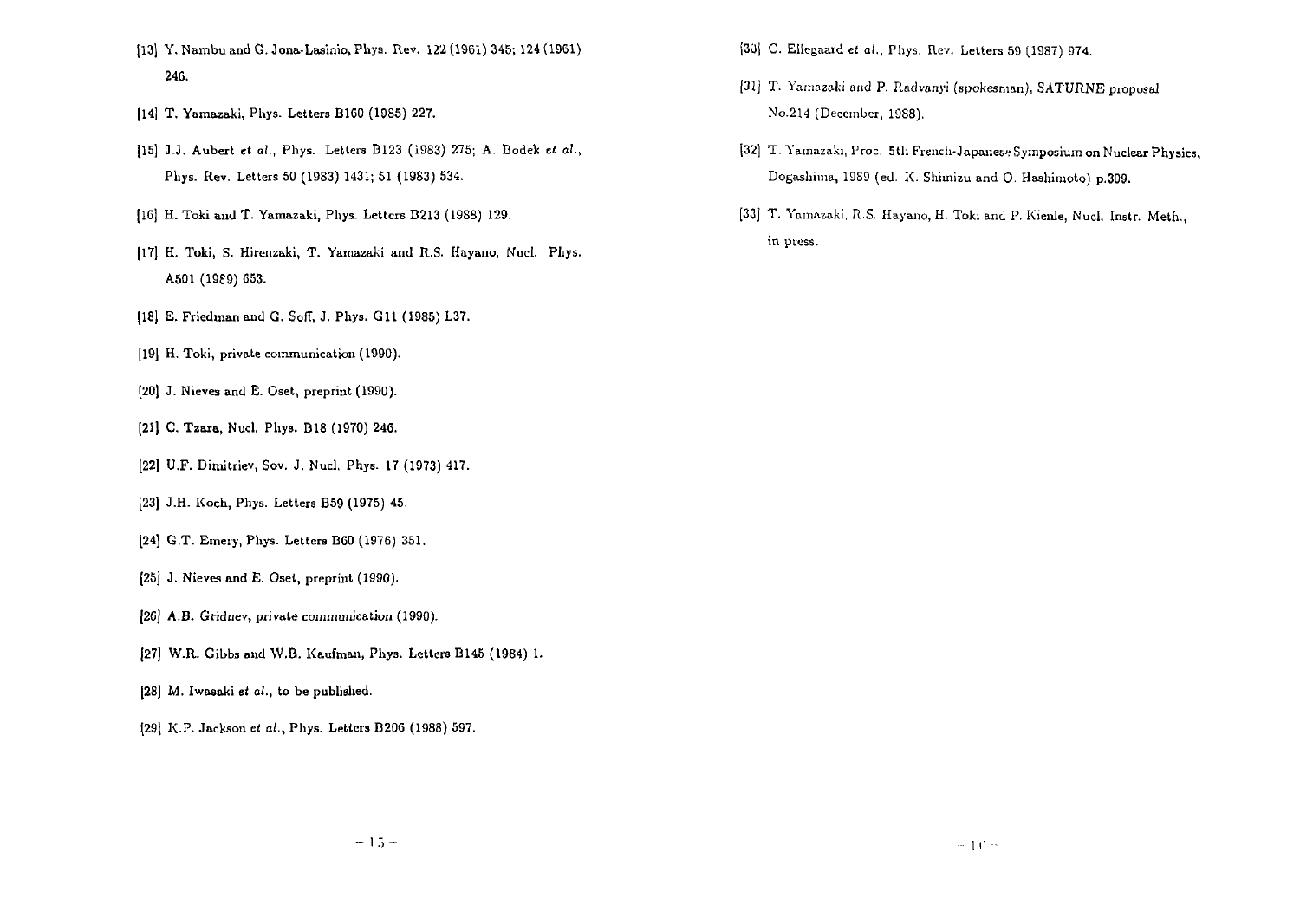- Fig.1 Pion spectra from "He(stopped  $K^+,\pi^+$ ),  $^*_L$ He (left) and "He (stopped  $K^+,\pi^+)\frac{1}{L}$  ) (right) showing the presence of a bound state in  $^{4}_{E}$ He, but not in  $^{4}_{E}$ -n. From Hayano et *at.* [6].
- Fig.2 The realistic  $\Sigma$ -nucleus potential and the  $\Sigma$  density (solid curves) as compared with the conventional ones (broken curves), calculated by Harada *et al.* [7]. The dotted curve is for the imaginary part.
- Fig.3  $\Sigma^*$  nuclei as Coulomb-assisted hybrid bound states.
- Fig-4 Generalized diagram of nuclear excited states in terns of "particle cluster".
- Fig.5 Level structure of  $\pi^-$  in  $^{90}Zr$  and  $^{208}Pb$ .
- Fig.6 Pion potential and pion densities in  $\pi^{-208}Pb$ .
- Fig.7 Pionic excited states as a special Gamow-Teller family of nuclear excited states.
- Fig.8 Various diagrams for the formation of pionic states.
- Fig.9 Expected spectrum of pionic state formation in the  $^{208}\mathrm{Pb(n,p)}^{208}\mathrm{T}\ell$  reaction at  $T_n = 400$  MeV. The cross sections are assumed to be  $1/10$  of the PW estimates.
- Fig.10 Observed spectrum of the <sup>208</sup>Pb(n,p)<sup>208</sup>T $\ell$  reaction at  $T_n = 420$  MeV, from a recent TRIUMF experiment using a monoenergetic neutron beam [28).
- Fig. 11 Kinematical relation in the inverse kinematics. The recoil momentum va the excitation energy for a given laboratory emission angle.
- Fig.12 An example of the detection system for the measurement of the recoil momentum and its direction [33].

Fig.13 Expected recoil spectrum assuming the  $(n,p)$  spectrum as given in Fig. 9. taken from Ref. [33].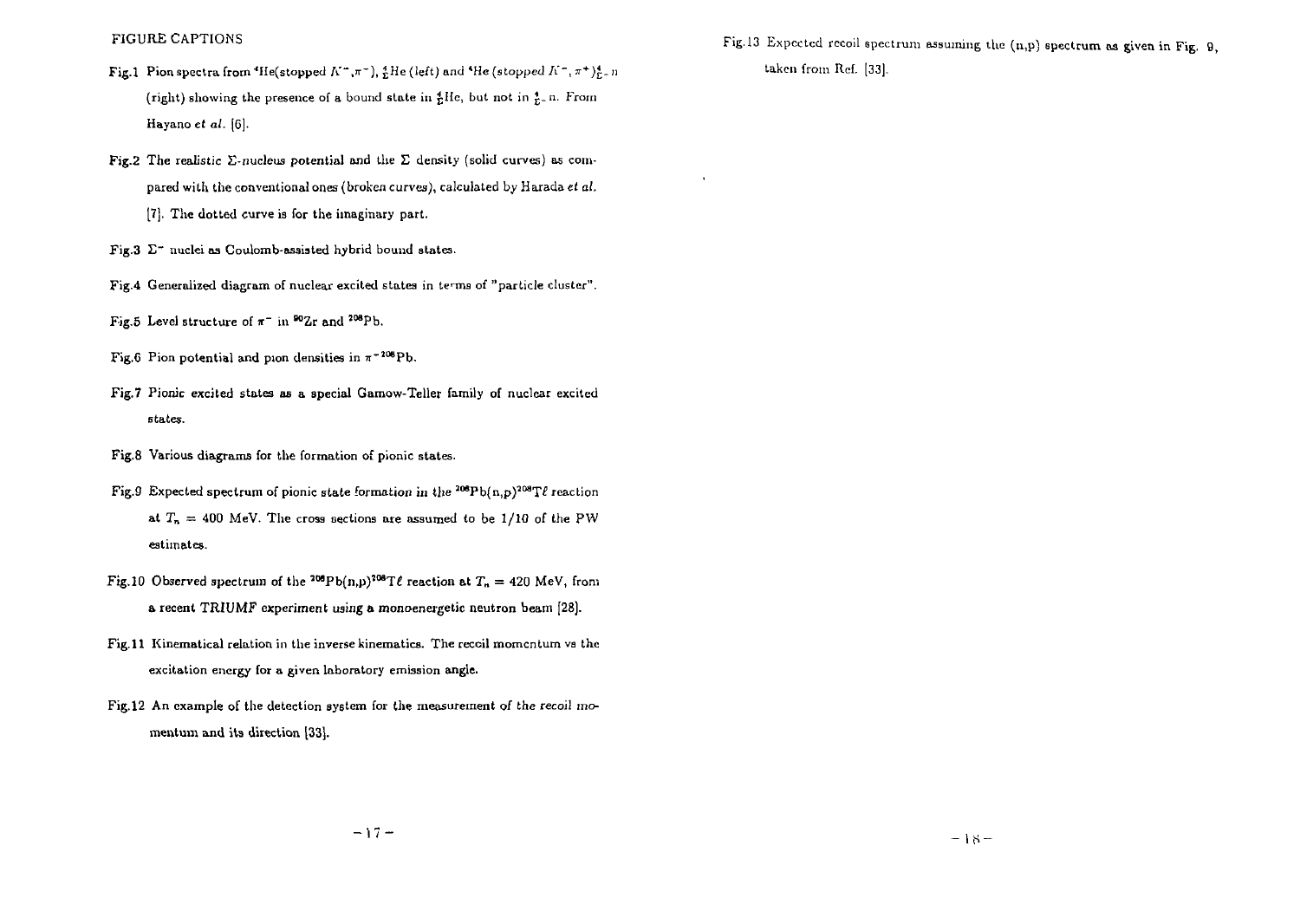

Fig.1

Fig. 2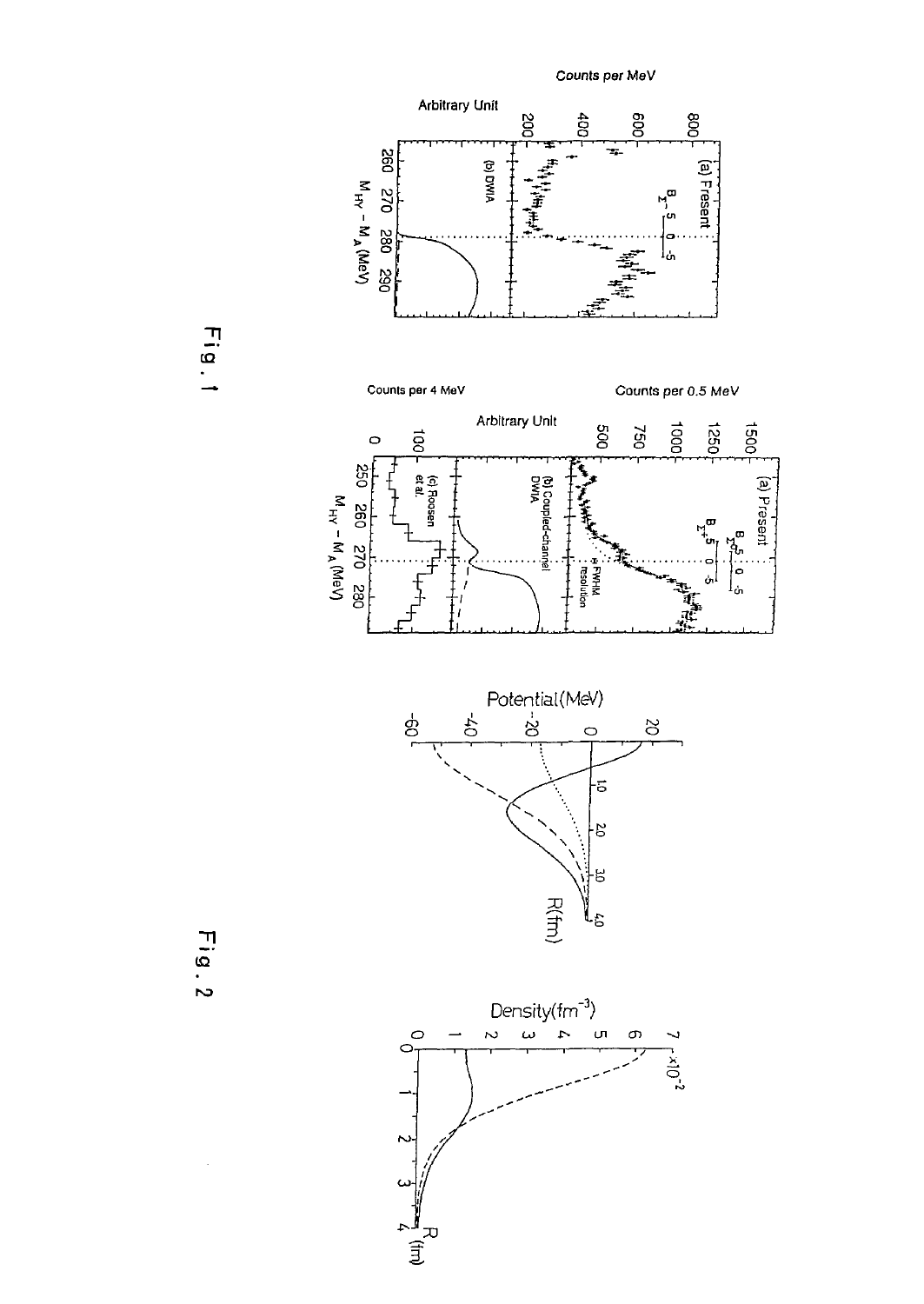

 $Fig. 3$ 

Fig.4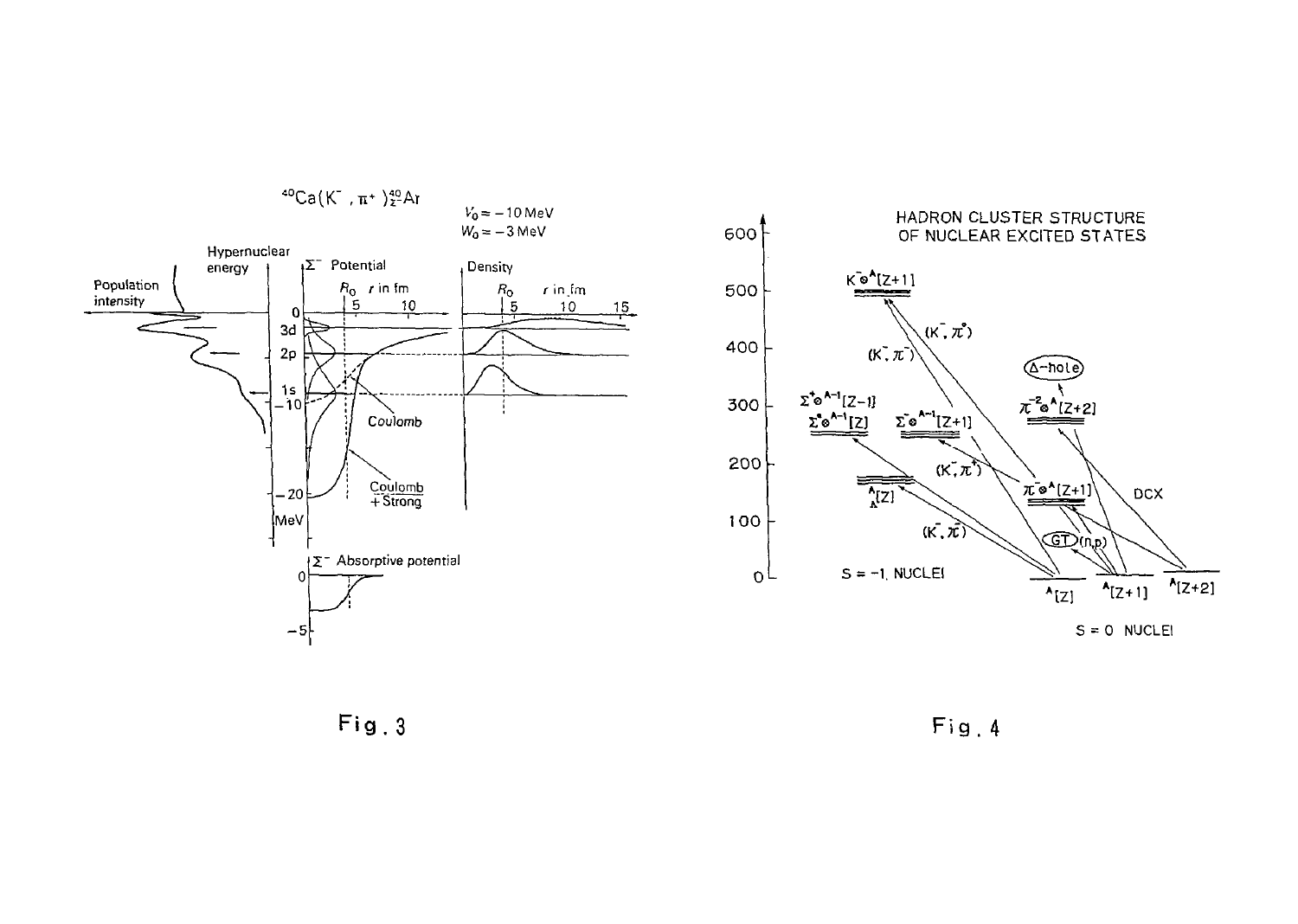



Fig.5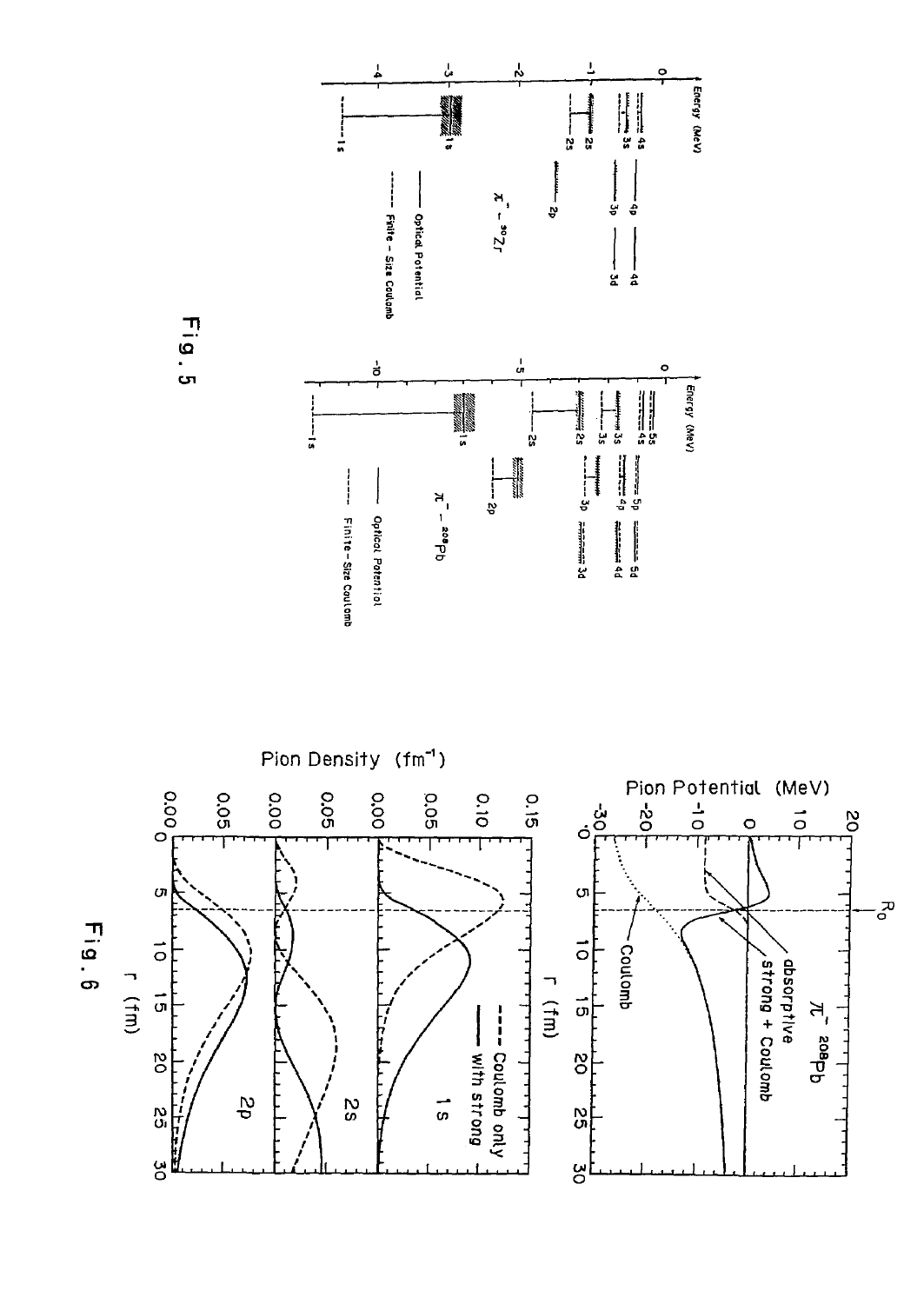

l<br>Geografi





Charge-Exchange Pion-Transfer



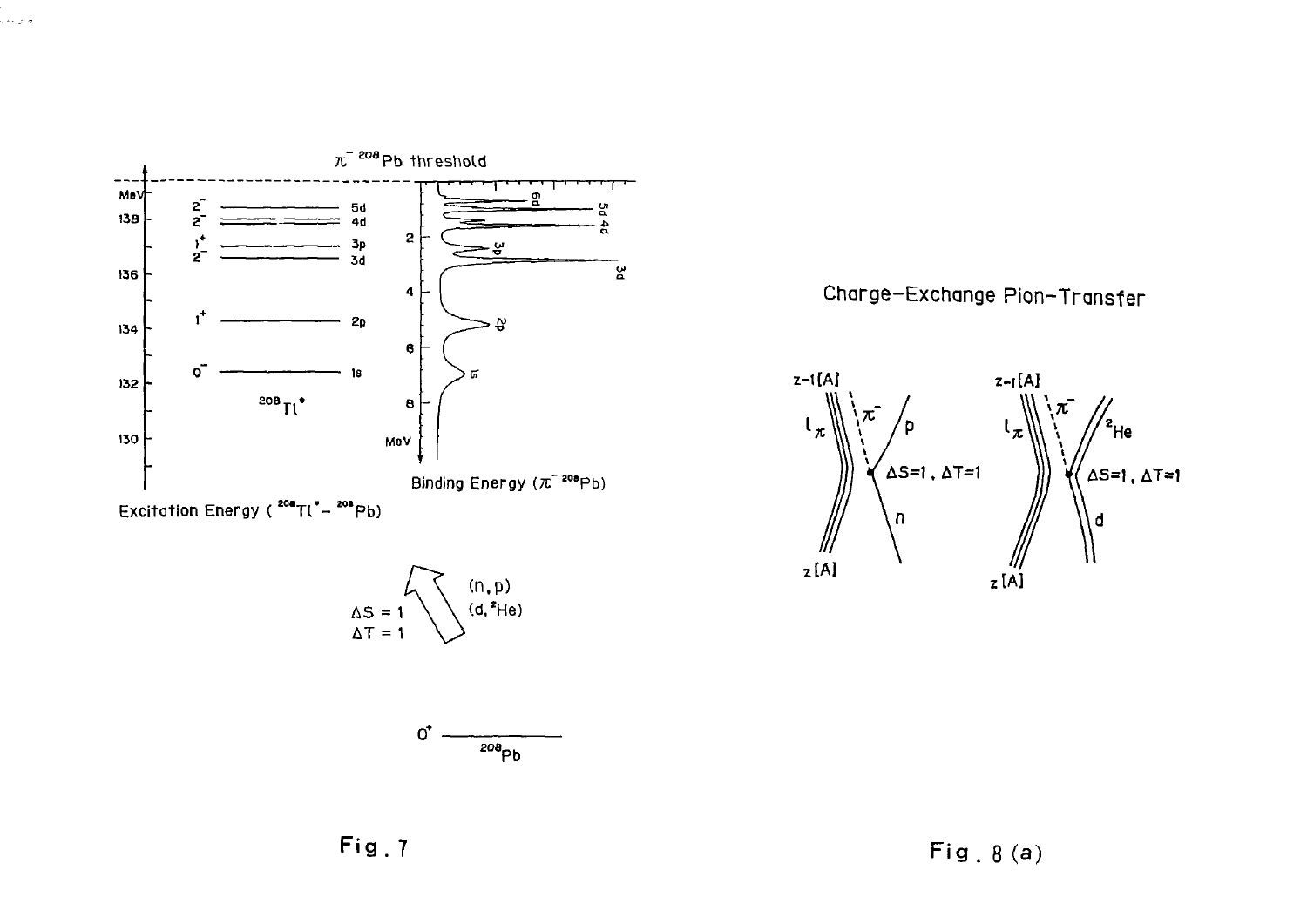

Έe.

Resonant Formation





Fig. 8 (b)

Fig . 8 (c)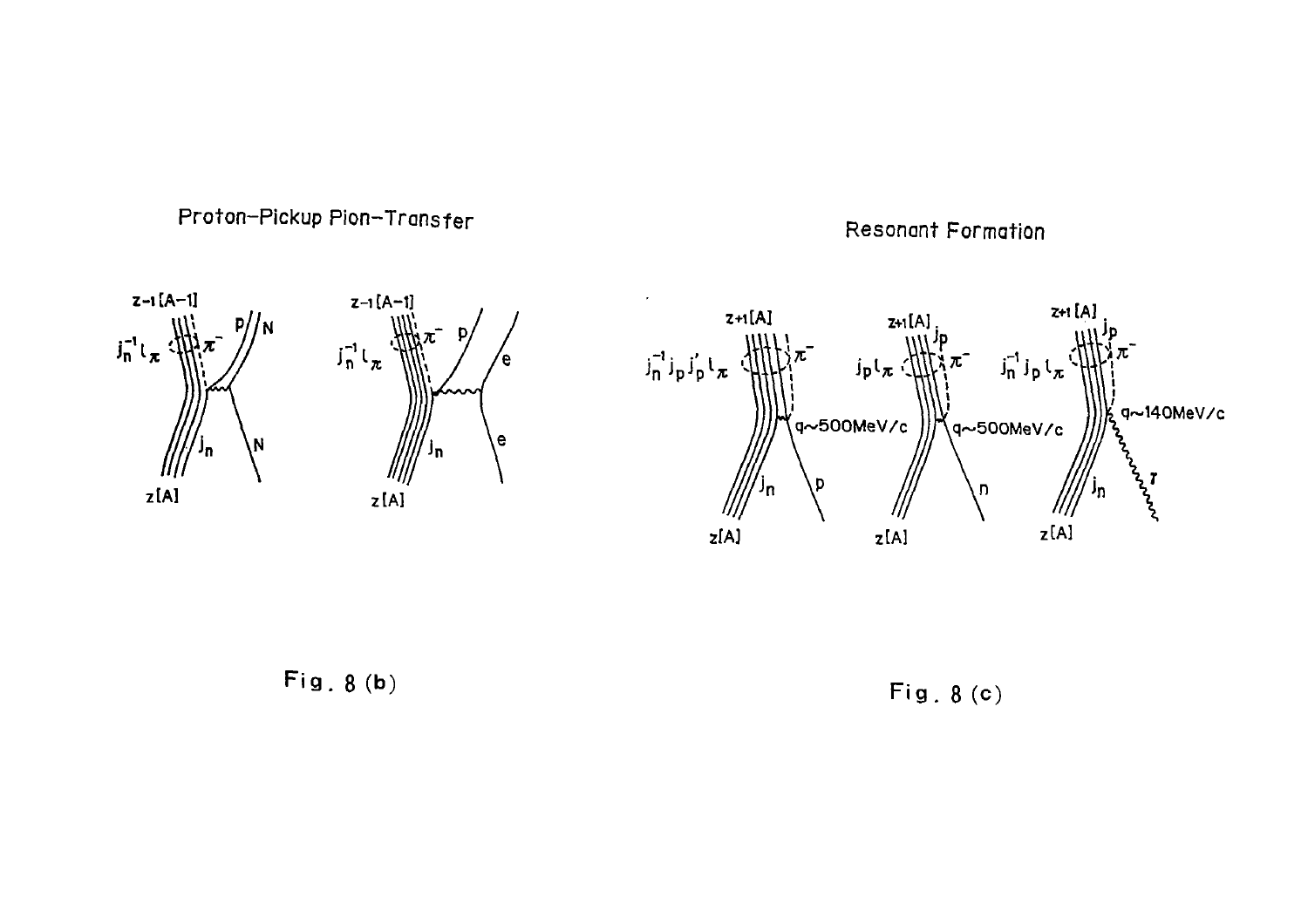

 $\bullet$ 

**Fig.**9 Fig. 10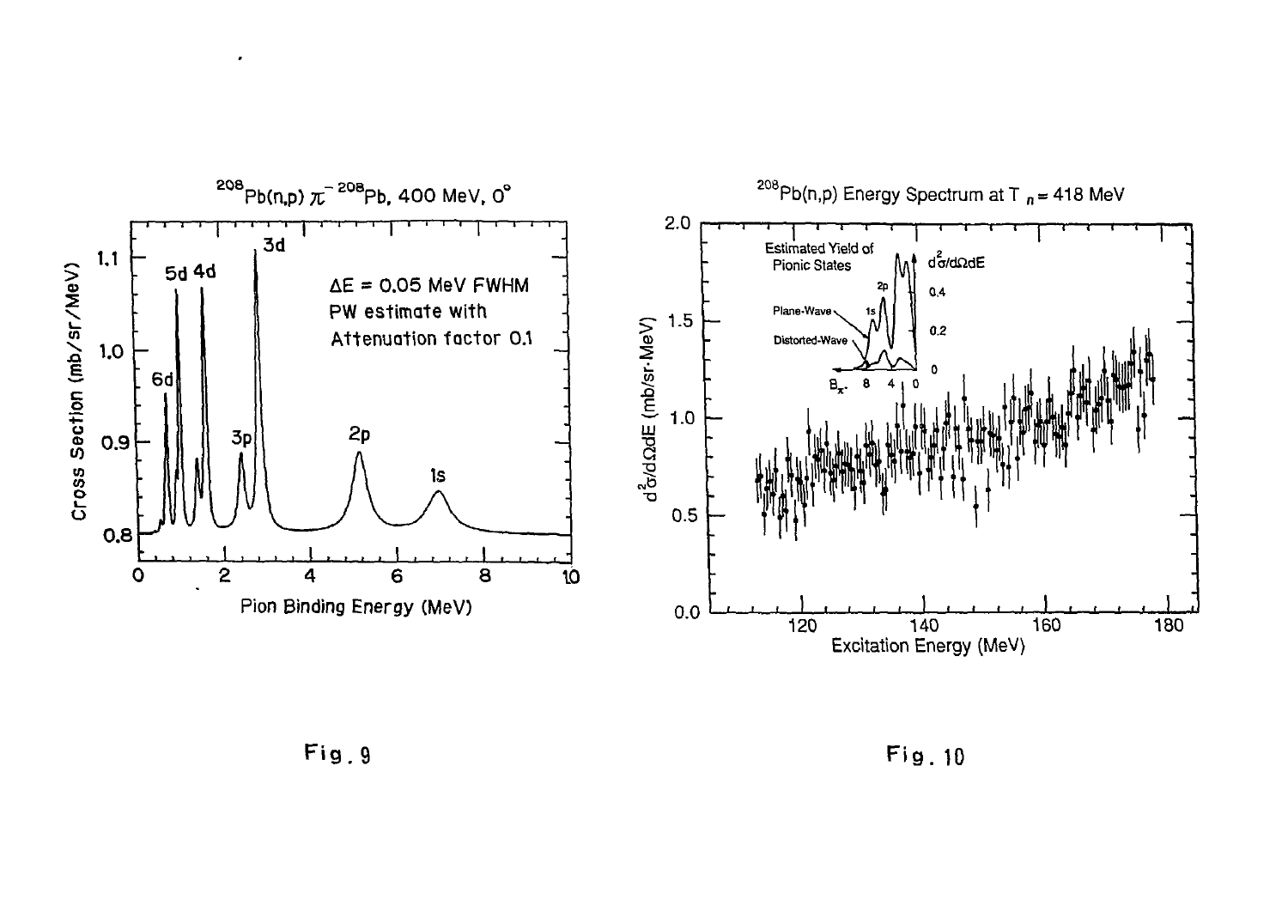

**Fig . 11 Fig .** 12